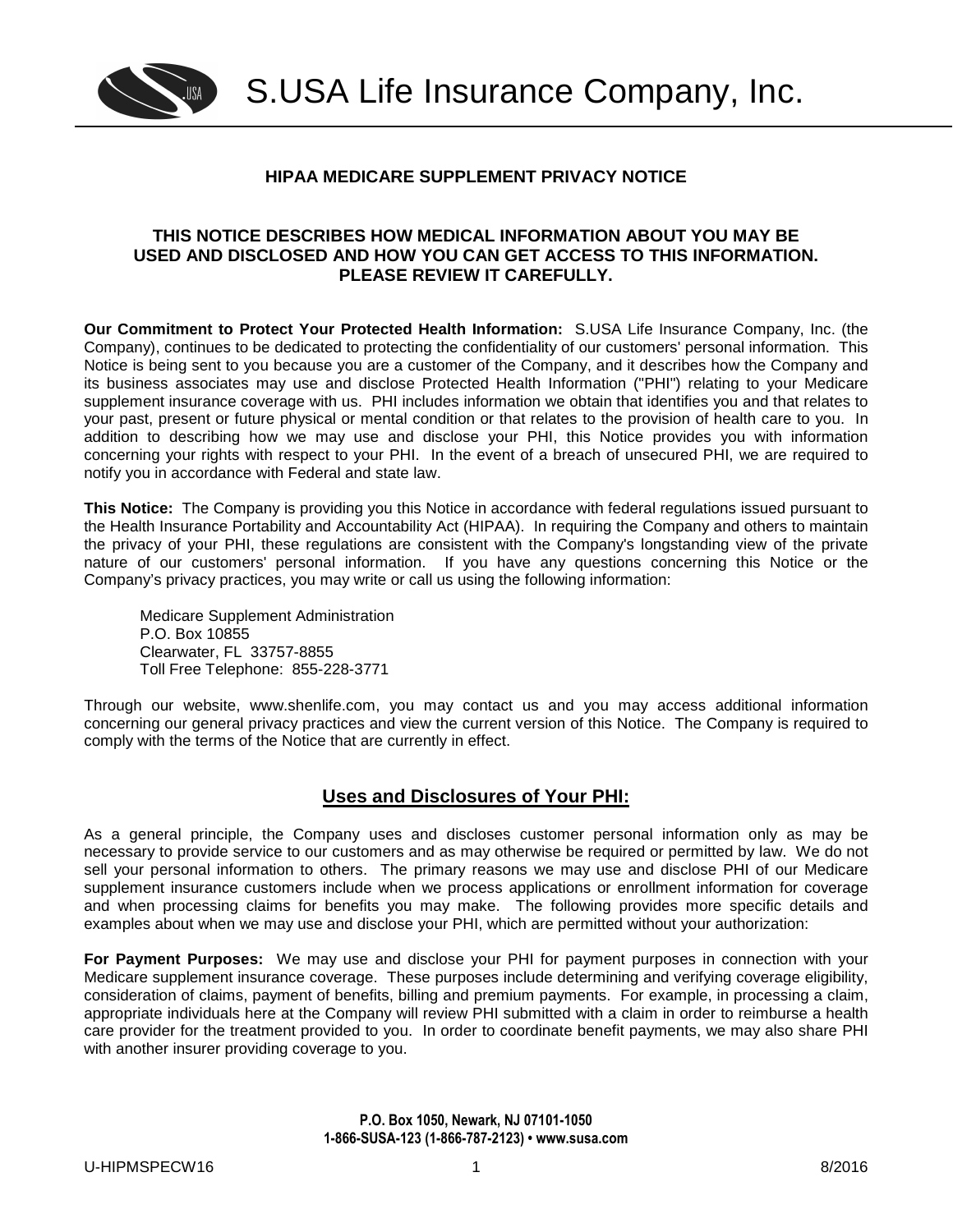**For Health Care Operations:** We may use and disclose your PHI in conducting certain operations of the Company's insurance business. These operations can include underwriting, premium rating, and other activities relating to the issuance, renewal or replacement of a policy. These activities can also include conducting and arranging for reviews, such as for legal and accounting purposes, as well as other administrative functions in evaluating Company performance and procedures. For example, we may disclose PHI to Company auditors to review Company claims payment procedures.

**Treatment:** We may disclose your PHI for your medical treatment purposes. For example, we will provide PHI to your health care provider requesting it in relation to his or her involvement in your health care.

**Other Permitted Uses and Disclosures:** The Company is permitted to disclose your PHI without your authorization for other reasons, most of which are related to governmental functions or official activities. These reasons permit us to disclose PHI:

- in the course of a judicial or regulatory proceeding, pursuant to an order of a court or administrative body, or if we receive a subpoena, discovery request or other process from a lawsuit or similar proceeding
- to an appropriate governmental authority when abuse, neglect or domestic violence is reasonably suspected or to the public health authority authorized to receive reports of child abuse or neglect
- to a coroner or medical examiner in connection with their duties, such as identification of a deceased individual
- to authorized public health authorities for public health activities, in connection with matters such as communicable diseases or Food and Drug Administration investigations into product safety
- to a health oversight agency, reviewing or investigating the health care system or persons subject to government regulatory authority
- to avert a serious threat to health or safety
- for law enforcement purposes or certain specialized government functions
- as necessary pursuant to Worker's Compensation or similar laws of your state
- for research purposes or for the facilitation of organ donation

**Uses and Disclosures Requiring Your Written Authorization:** The following uses and disclosures of your PHI will be made only with your written authorization:

- Most uses and disclosures of psychotherapy notes
- Uses and disclosures of PHI for marketing purposes; and
- Disclosures that constitute a sale of your PHI

Other uses and disclosures of PHI not covered by this Notice or the laws that apply to us will only be made upon receiving your valid written authorization. You may revoke an authorization at any time by providing written notice to us that you wish to revoke an authorization. We will honor a request to revoke as of the day it is received and to the extent that we have not already used or disclosed your PHI in good faith with the authorization.

**Uses and Disclosures Requiring an Opportunity to Agree or Disagree:** Unless you object, we may disclose to a member of your family, a close friend or any person you identify, your PHI that directly relates to that person's involvement with the payment related to your health care. If you are unable to agree or object to this disclosure and in our professional judgment it is in your best interest to do so, we will disclose only such information relevant to that individual's involvement in your care. For example, if we receive a telephone call regarding the payment status of a claim submitted to us, we will release only the information related to that particular claim.

**Prohibited Uses and Disclosures:** Federal law prohibits S.USA Life Insurance Company, Inc. from using and disclosing your genetic information for underwriting purposes.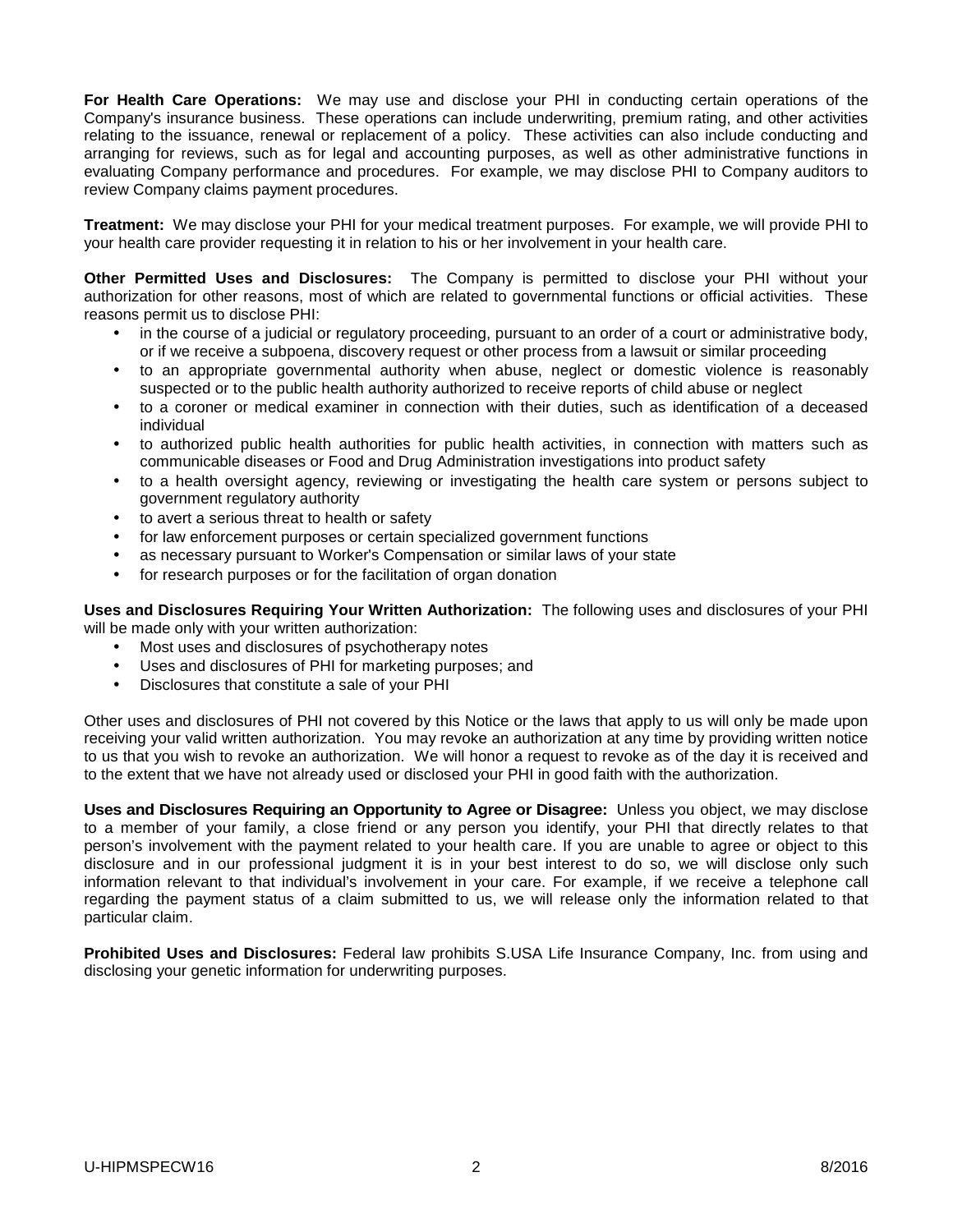# **YOUR RIGHTS**

**Requests for Additional Restrictions:** You have the right to request that the Company restrict its use and disclosure of your PHI. While we will certainly consider your request, we are not required to agree to the requested limitations. In the event the Company agrees to a special restriction, that agreement will be put in writing and be subject to certain exceptions provided for by law.

**Alternative Means of Communication:** We will accommodate all reasonable requests by you to receive communications of PHI from the Company by alternative means or at alternative places if you feel endangered.

**Requests to Inspect and Copy PHI:** Unless otherwise prohibited by law, you have the right to inspect and obtain a copy of your PHI contained in a Designated Record Set, for as long as it is maintained in that Designated Record Set. A Designated Record Set is the group of records we keep concerning you that contains enrollment, payment, claims adjudication or any other similar information used to make decisions about you. Please send any requests for copies in writing. We will respond in writing to your request for access to your records and if it is denied, we will give you our reasons for doing so and advise you of any right you may have to have the denial reviewed.

**Requests to Amend or Correct PHI:** You have the right to request an amendment or correction to your PHI or a record in the Designated Record Set for as long as the PHI is maintained in the Designated Record Set. We require, however, that you send any request to amend or correct in writing. The Company has the right to deny a request for certain reasons, such as when (1) the record is one not created by us or contained in the Designated Record Set; (2) we determine that the record is accurate and complete; or (3) the record is not permitted to be disclosed. We will respond to your request to amend or correct in writing, and if the request is denied, we will give you the reasons and advise you of your right to have your request and our denial, and a written statement of disagreement you may submit, linked to your PHI. We will also advise you in writing if we grant your request, and we will take appropriate steps to identify the effected records and to advise others that may need the amendment or the correction.

**Accounting of Disclosures:** You have the right to request and receive an accounting or inventory of certain disclosures of your PHI that we have made. This right does not apply to all releases of information, such as releases that may have been made to you; to others if for treatment, payment or health care operations; or pursuant to a written authorization. You can request an accounting for up to six years prior to the date of your request. For those disclosures that we are to keep account of, any listing we provide you will include the dates of disclosure; to whom the disclosure was made; the purpose; and a description of the content of the disclosure.

**This Notice:** As permitted by law, the Company reserves the right to change the terms of this Notice and to make any changes to it and the privacy practices and procedures we describe here, effective for all PHI we maintain. You may request a current copy of this Notice at any time by contacting the Privacy Compliance Department at P.O. Box 14558, Clearwater, FL 33766-4558; Toll Free Telephone: 855-406-9085; Website: www.shenlife.com. If we make significant changes to this Notice, the revised Notice will be mailed or delivered to you.

**Complaints:** If you believe the Company may have violated your privacy rights, we hope you will notify us. Please know that you will not be retaliated against for filing a complaint. In order to file a complaint with the Company, please call or write to:

Consumer Affairs Coordinator S.USA Life Insurance Company, Inc. P.O. Box 12847 Roanoke, VA 24029-2847 Phone: 1-800-848-5433

You may also file a complaint with the Secretary of the United States Department of Health and Human Resources, using the following information: Secretary, U.S. Dept. of HHS, 200 Independence Avenue, S.W., Washington, D.C. 20201, 1-877-696-6775.

**Effective Date.** This Notice is first in effect on **October 1, 2016.**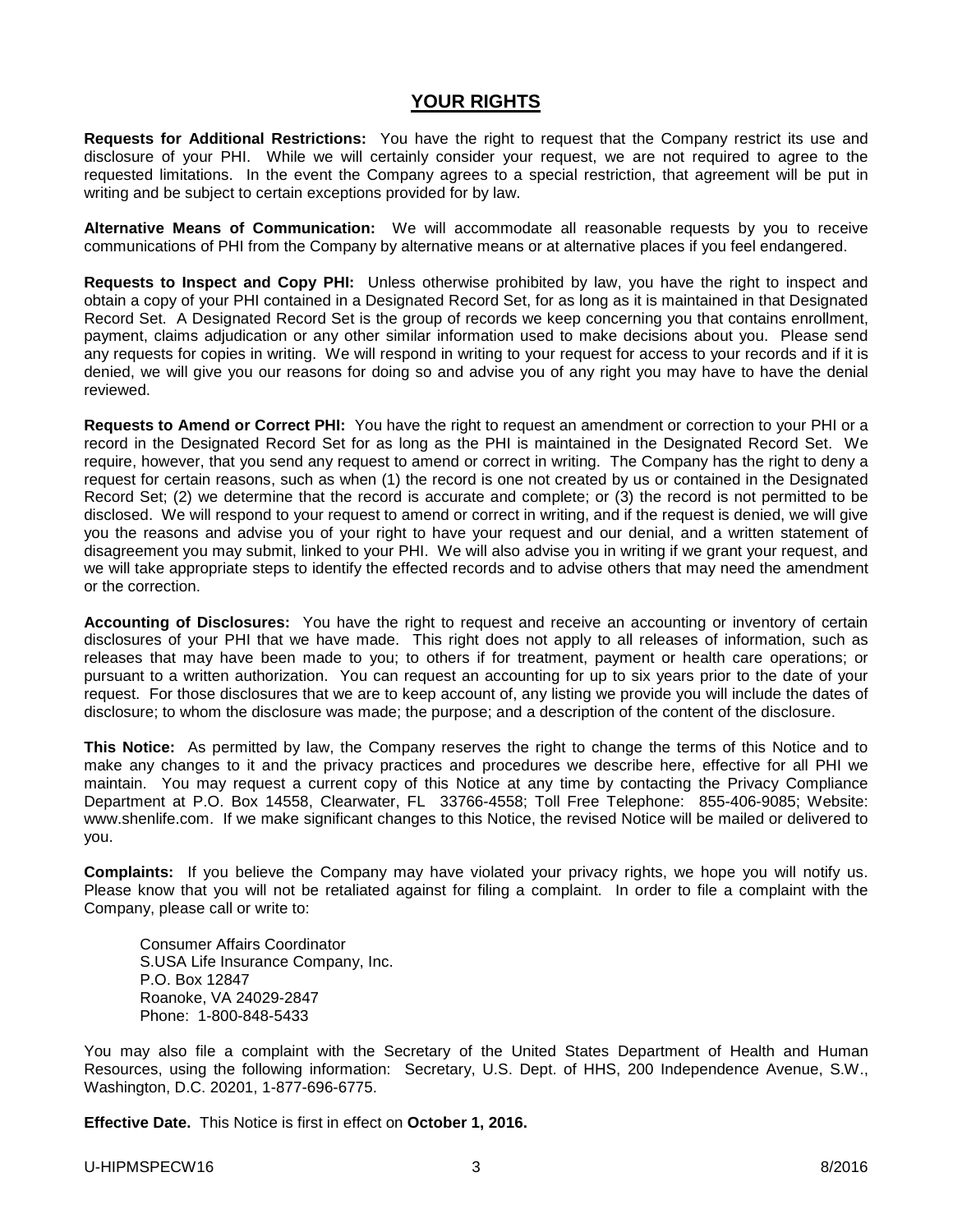

 $\blacksquare$ *i* SBLI USA Life Insurance Company, Inc.

### **HIPAA MEDICARE SUPPLEMENT PRIVACY NOTICE**

#### **THIS NOTICE DESCRIBES HOW MEDICAL INFORMATION ABOUT YOU MAY BE USED AND DISCLOSED AND HOW YOU CAN GET ACCESS TO THIS INFORMATION. PLEASE REVIEW IT CAREFULLY.**

**Our Commitment to Protect Your Protected Health Information:** SBLI USA Life Insurance Company, Inc. (the Company), continues to be dedicated to protecting the confidentiality of our customers' personal information. This Notice is being sent to you because you are a customer of the Company, and it describes how the Company and its business associates may use and disclose Protected Health Information ("PHI") relating to your Medicare supplement insurance coverage with us. PHI includes information we obtain that identifies you and that relates to your past, present or future physical or mental condition or that relates to the provision of health care to you. In addition to describing how we may use and disclose your PHI, this Notice provides you with information concerning your rights with respect to your PHI. In the event of a breach of unsecured PHI, we are required to notify you in accordance with Federal and state law.

**This Notice:** The Company is providing you this Notice in accordance with federal regulations issued pursuant to the Health Insurance Portability and Accountability Act (HIPAA). In requiring the Company and others to maintain the privacy of your PHI, these regulations are consistent with the Company's longstanding view of the private nature of our customers' personal information. If you have any questions concerning this Notice or the Company's privacy practices, you may write or call us using the following information:

Medicare Supplement Administration P.O. Box 10855 Clearwater, FL 33757-8855 Toll Free Telephone: 855-228-3771

Through our website, www.shenlife.com, you may contact us and you may access additional information concerning our general privacy practices and view the current version of this Notice. The Company is required to comply with the terms of the Notice that are currently in effect.

## **Uses and Disclosures of Your PHI:**

As a general principle, the Company uses and discloses customer personal information only as may be necessary to provide service to our customers and as may otherwise be required or permitted by law. We do not sell your personal information to others. The primary reasons we may use and disclose PHI of our Medicare supplement insurance customers include when we process applications or enrollment information for coverage and when processing claims for benefits you may make. The following provides more specific details and examples about when we may use and disclose your PHI, which are permitted without your authorization:

**For Payment Purposes:** We may use and disclose your PHI for payment purposes in connection with your Medicare supplement insurance coverage. These purposes include determining and verifying coverage eligibility, consideration of claims, payment of benefits, billing and premium payments. For example, in processing a claim, appropriate individuals here at the Company will review PHI submitted with a claim in order to reimburse a health care provider for the treatment provided to you. In order to coordinate benefit payments, we may also share PHI with another insurer providing coverage to you.

> **100 West 33rd Street, Suite 1007, New York, NY 10001 1-877-SBLI-USA (1-877-725-4872) • www.sbliusa.com**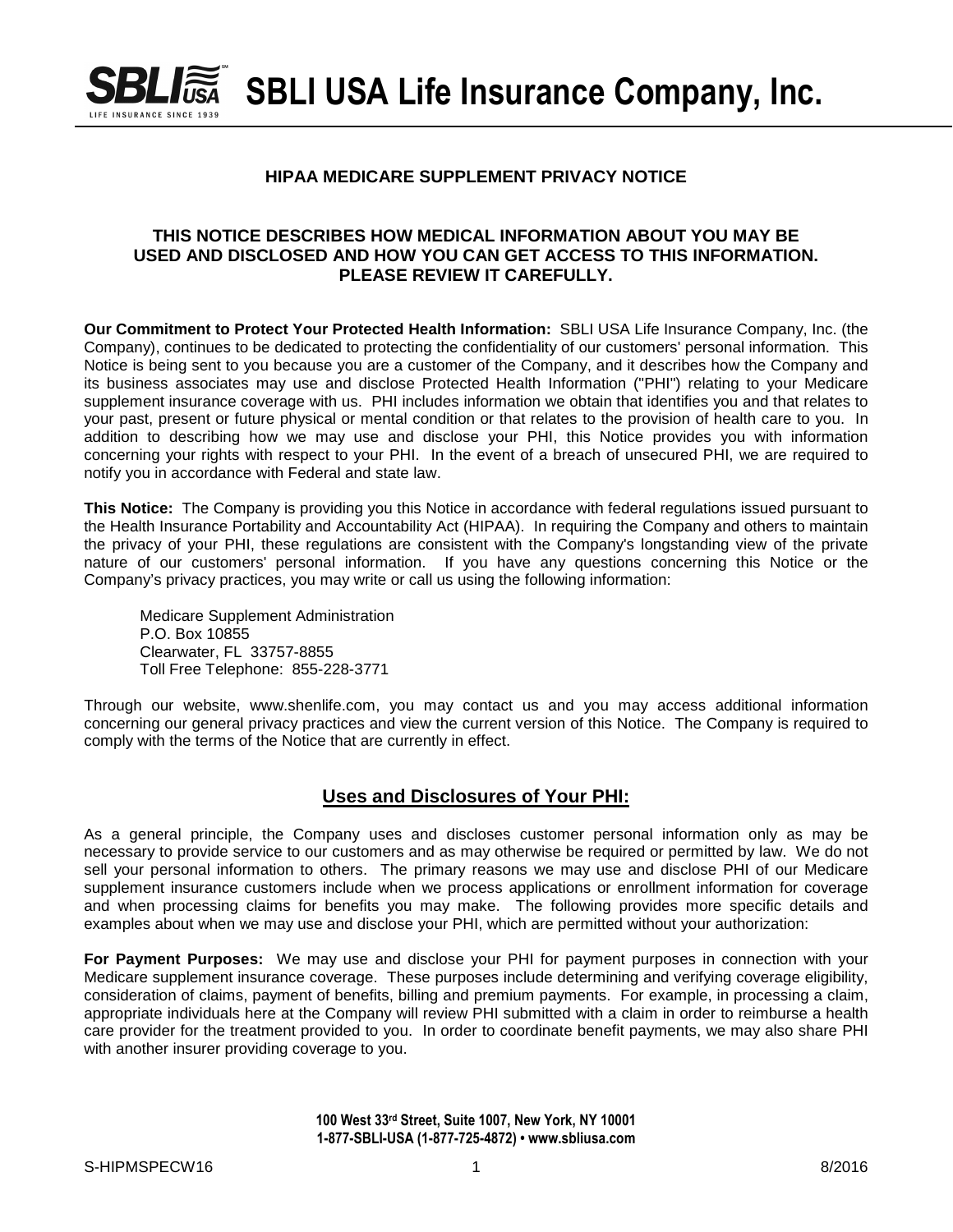**For Health Care Operations:** We may use and disclose your PHI in conducting certain operations of the Company's insurance business. These operations can include underwriting, premium rating, and other activities relating to the issuance, renewal or replacement of a policy. These activities can also include conducting and arranging for reviews, such as for legal and accounting purposes, as well as other administrative functions in evaluating Company performance and procedures. For example, we may disclose PHI to Company auditors to review Company claims payment procedures.

**Treatment:** We may disclose your PHI for your medical treatment purposes. For example, we will provide PHI to your health care provider requesting it in relation to his or her involvement in your health care.

**Other Permitted Uses and Disclosures:** The Company is permitted to disclose your PHI without your authorization for other reasons, most of which are related to governmental functions or official activities. These reasons permit us to disclose PHI:

- in the course of a judicial or regulatory proceeding, pursuant to an order of a court or administrative body, or if we receive a subpoena, discovery request or other process from a lawsuit or similar proceeding
- to an appropriate governmental authority when abuse, neglect or domestic violence is reasonably suspected or to the public health authority authorized to receive reports of child abuse or neglect
- to a coroner or medical examiner in connection with their duties, such as identification of a deceased individual
- to authorized public health authorities for public health activities, in connection with matters such as communicable diseases or Food and Drug Administration investigations into product safety
- to a health oversight agency, reviewing or investigating the health care system or persons subject to government regulatory authority
- to avert a serious threat to health or safety
- for law enforcement purposes or certain specialized government functions
- as necessary pursuant to Worker's Compensation or similar laws of your state
- for research purposes or for the facilitation of organ donation

**Uses and Disclosures Requiring Your Written Authorization:** The following uses and disclosures of your PHI will be made only with your written authorization:

- Most uses and disclosures of psychotherapy notes
- Uses and disclosures of PHI for marketing purposes; and
- Disclosures that constitute a sale of your PHI

Other uses and disclosures of PHI not covered by this Notice or the laws that apply to us will only be made upon receiving your valid written authorization. You may revoke an authorization at any time by providing written notice to us that you wish to revoke an authorization. We will honor a request to revoke as of the day it is received and to the extent that we have not already used or disclosed your PHI in good faith with the authorization.

**Uses and Disclosures Requiring an Opportunity to Agree or Disagree:** Unless you object, we may disclose to a member of your family, a close friend or any person you identify, your PHI that directly relates to that person's involvement with the payment related to your health care. If you are unable to agree or object to this disclosure and in our professional judgment it is in your best interest to do so, we will disclose only such information relevant to that individual's involvement in your care. For example, if we receive a telephone call regarding the payment status of a claim submitted to us, we will release only the information related to that particular claim.

**Prohibited Uses and Disclosures:** Federal law prohibits SBLI USA Life Insurance Company, Inc. from using and disclosing your genetic information for underwriting purposes.